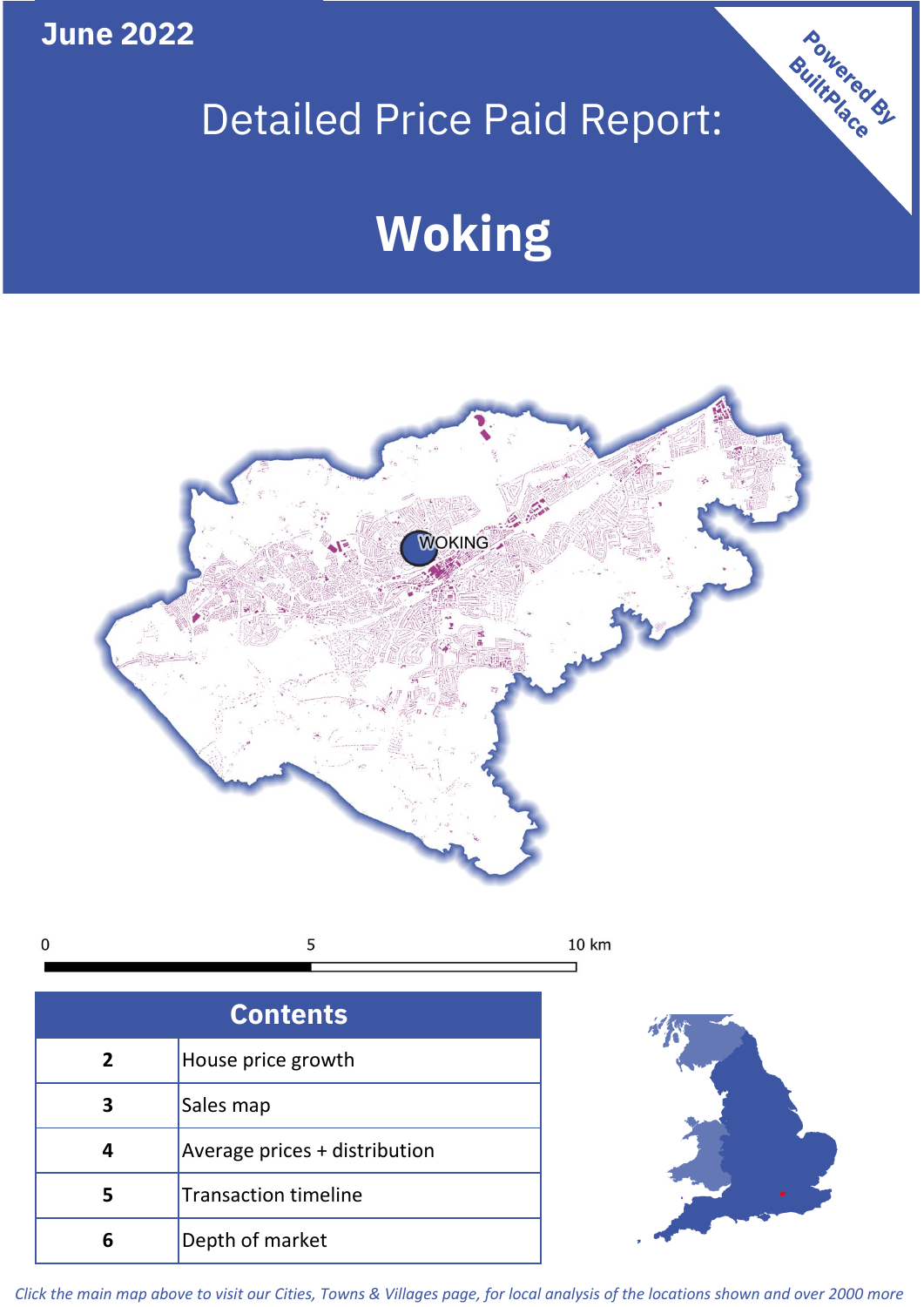## **Headline Data**

|                     | <b>Current level</b> | 3 month  | <b>Annual</b> | 5 year  | 10 year |
|---------------------|----------------------|----------|---------------|---------|---------|
| <b>House prices</b> | £457,720             | 1.2%     | 6.2%          | 12.8%   | 63.6%   |
| <b>Transactions</b> | 1,740                | $-12.0%$ | 34.1%         | $-1.2%$ | $9.0\%$ |

## **House Price Growth (April 2022 data)**

#### *Annual Change in House Prices*



House prices in Woking grew by 6.2% in the 12 months to April 2022 (based on 3-month smoothed data). By comparison national house prices grew by 10.7% and prices in the South East grew by 11.5% over the same period.

Woking house prices are now 56.2% above their previous peak in 2007, compared to +60.7% for the South East and +52.9% across England.



#### *Year-To-Date Change in House Prices, December to April*

Local prices have grown by 1.6% in 2022 so far, compared to growth of 0.1% over the same period last year.

#### *Source: OS OpenData; UK House Price Index (Contains HM Land Registry data © Crown copyright)*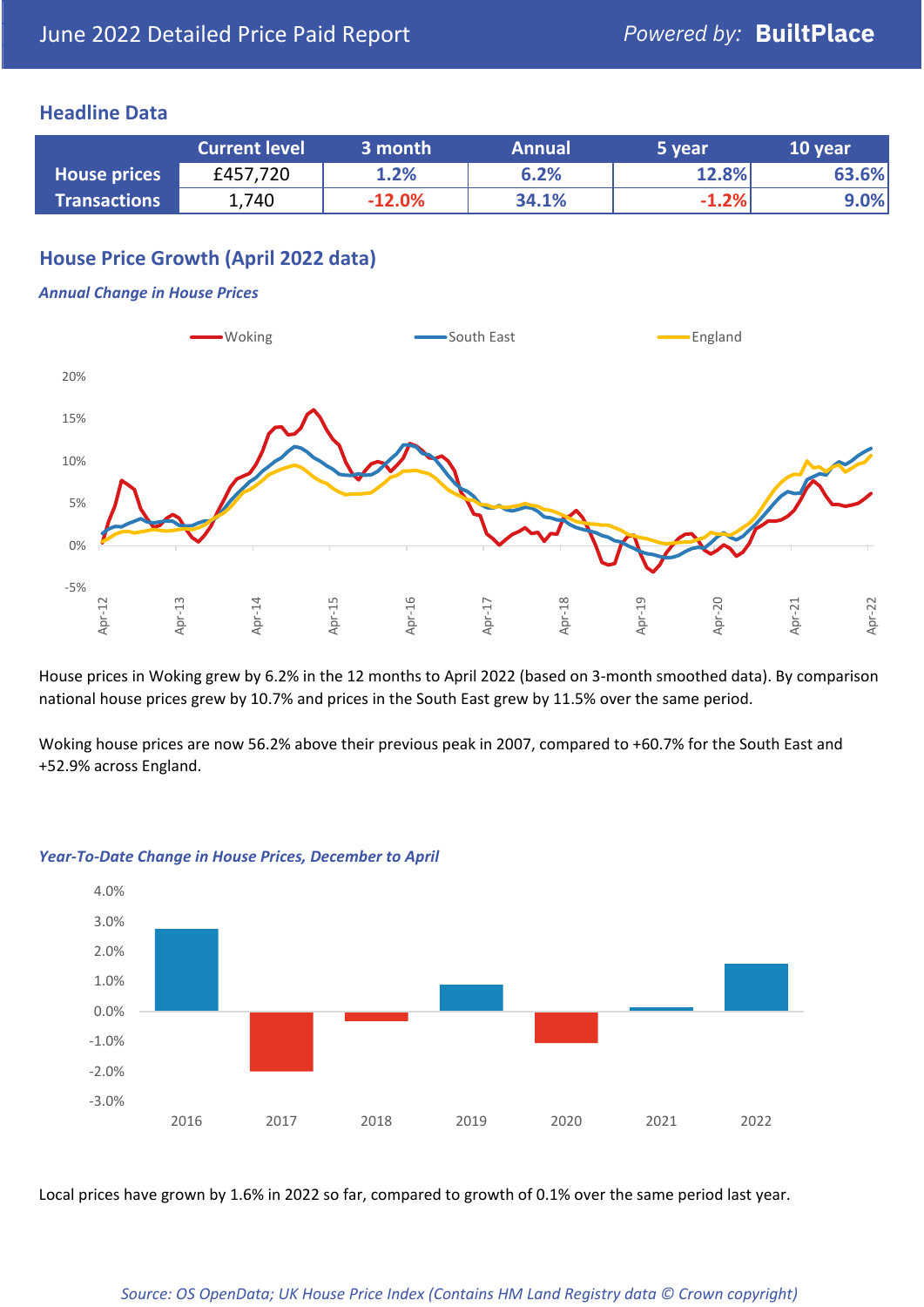## **House Price Map**

### *12 months to April 2022*



*Each point is one postcode, coloured by the average value relative to all sales in this local authority (price bands are LA-specific quintiles).*

## **Map Key**

| Min      | Max      |                            |
|----------|----------|----------------------------|
| Up to    | £281,000 | 1st quintile / lowest 20%  |
| £281,000 | £376,000 | 2nd quintile               |
| £376,000 | £475,000 | 3rd quintile               |
| £475,000 | £680,000 | 4th quintile               |
| £680,000 | and over | 5th quintile / highest 20% |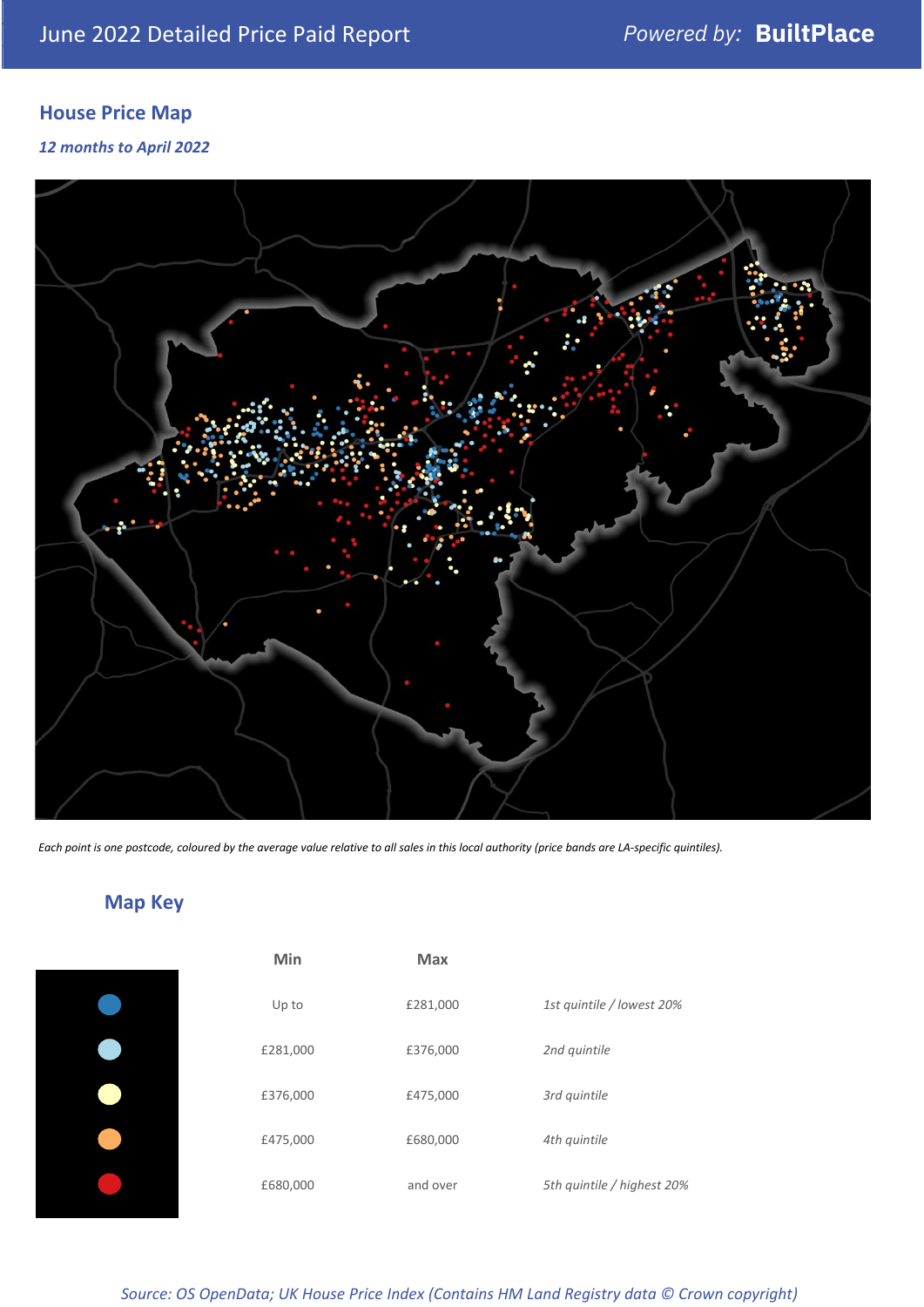## **Average House Price by Property Type**

### *12 months to April 2022*



|                 | <b>New</b>           | <b>Second hand</b> |  |  |
|-----------------|----------------------|--------------------|--|--|
| <b>Flat</b>     | £249,865             | £261,131           |  |  |
| <b>Terraced</b> | No recorded<br>sales | £402,850           |  |  |
| Semi-detached   | No recorded<br>sales | £500,627           |  |  |
| <b>Detached</b> | No recorded<br>sales | £913,353           |  |  |

## **House Price Distribution by Year**

*All properties, by price band and calendar year (2020 = year to date)*

|                    | 1997 | 2002 | 2007 | 2012 | 2017 | 2019 | 2020 |
|--------------------|------|------|------|------|------|------|------|
| <b>Under £100k</b> | 61%  | 7%   | 2%   | 1%   | 0%   | 0%   | 1%   |
| £100-200k          | 28%  | 55%  | 23%  | 22%  | 4%   | 4%   | 5%   |
| E200-300k          | 7%   | 20%  | 39%  | 39%  | 19%  | 18%  | 22%  |
| £300-400k          | 2%   | 10%  | 15%  | 15%  | 28%  | 23%  | 22%  |
| £400-500k          | 1%   | 4%   | 8%   | 9%   | 16%  | 18%  | 21%  |
| £500k-1m           | 1%   | 5%   | 11%  | 13%  | 26%  | 29%  | 21%  |
| £1-2m              | 0%   | 0%   | 2%   | 2%   | 6%   | 7%   | 8%   |
| <b>Over £2m</b>    | 0%   | 0%   | 0%   | 0%   | 0%   | 0%   | 1%   |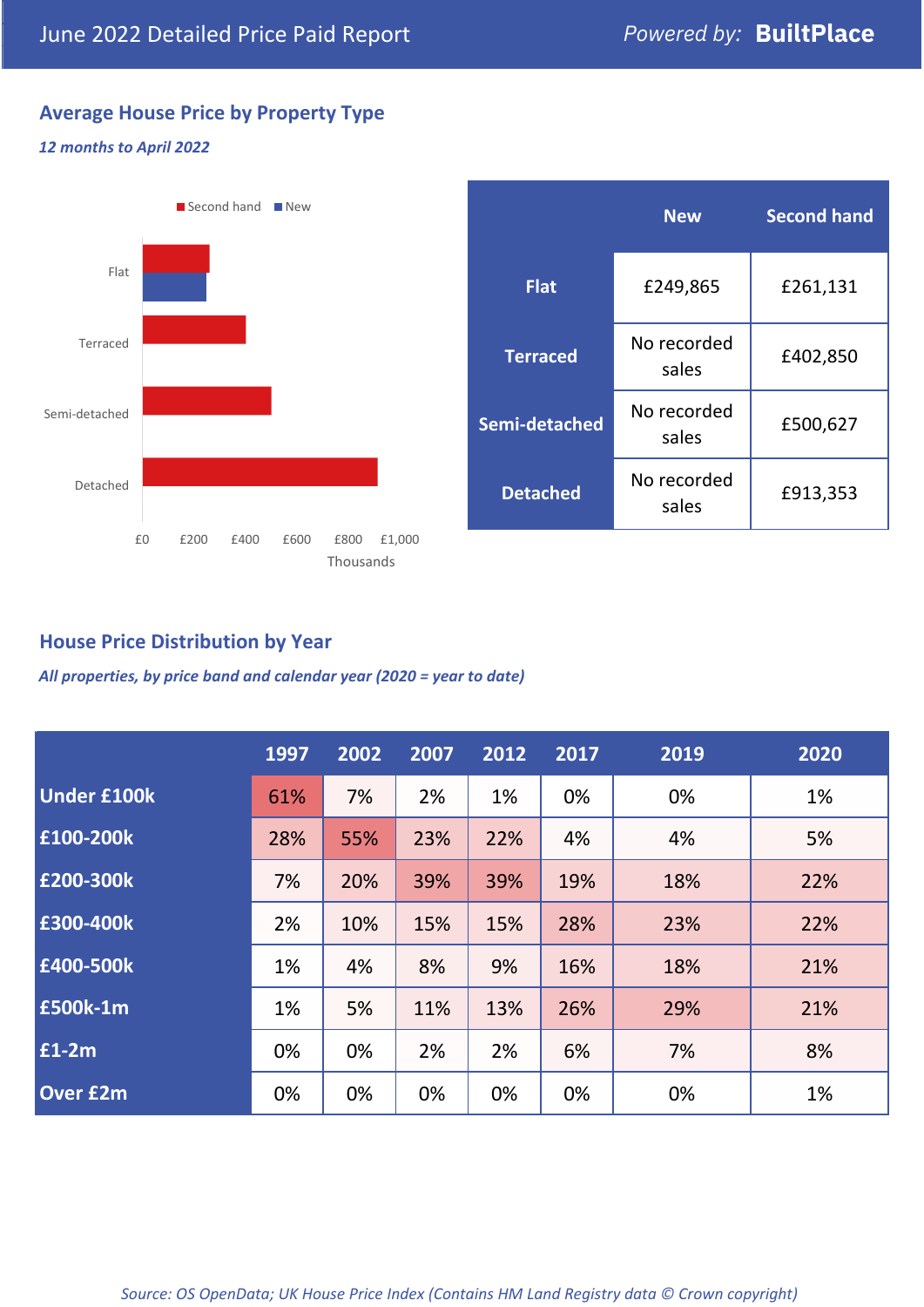## **Transactions (February 2022 data)**

*Annual Transactions, Indexed (2001-05 average = 100)*



There were 1,740 transactions in Woking during the 12 months to February 2022. This is 69% of the average from 2001- 05 and suggests activity is significantly below pre-downturn levels.

Transactions in Woking have fallen by 16.6% since 2014, compared to changes of -9.9% for South East and -7.7% for England.



#### *Cash and New Build Sales as % of Total, by Year*

*Note: The data on this page EXCLUDES transactions identified as transfers under a power of sale/repossessions, buy-to-lets (where they can be identified by a mortgage), and transfers to non-private individuals - i.e. it comprises only Land Registry 'A' data.*